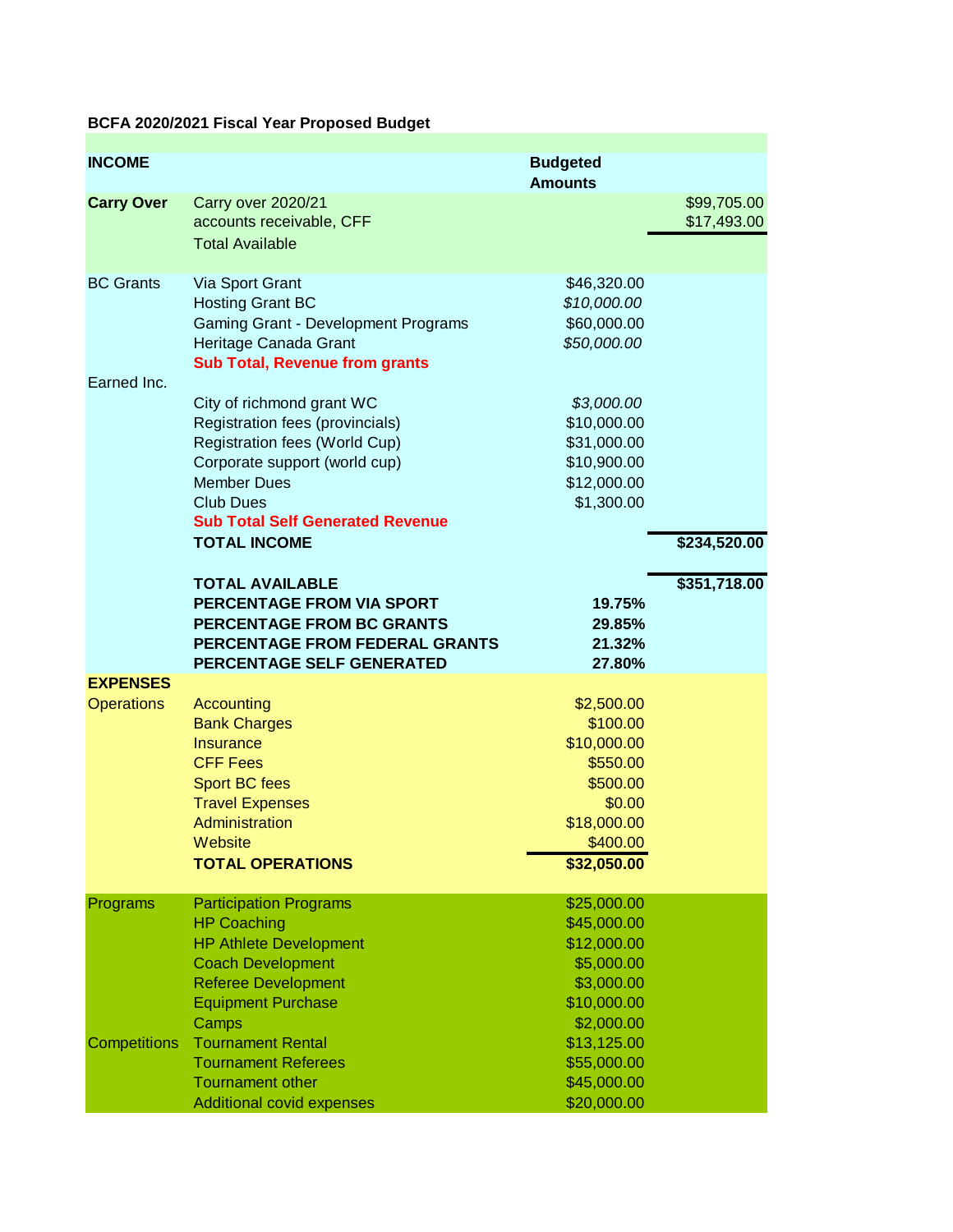| <b>TOTAL PROGRAMS</b>          | \$235,125.00 |              |
|--------------------------------|--------------|--------------|
|                                |              | \$267,175.00 |
| <b>BALANCE</b>                 |              | \$84,543.00  |
| <b>Program Portion as % of</b> | budget is:   | 88.00%       |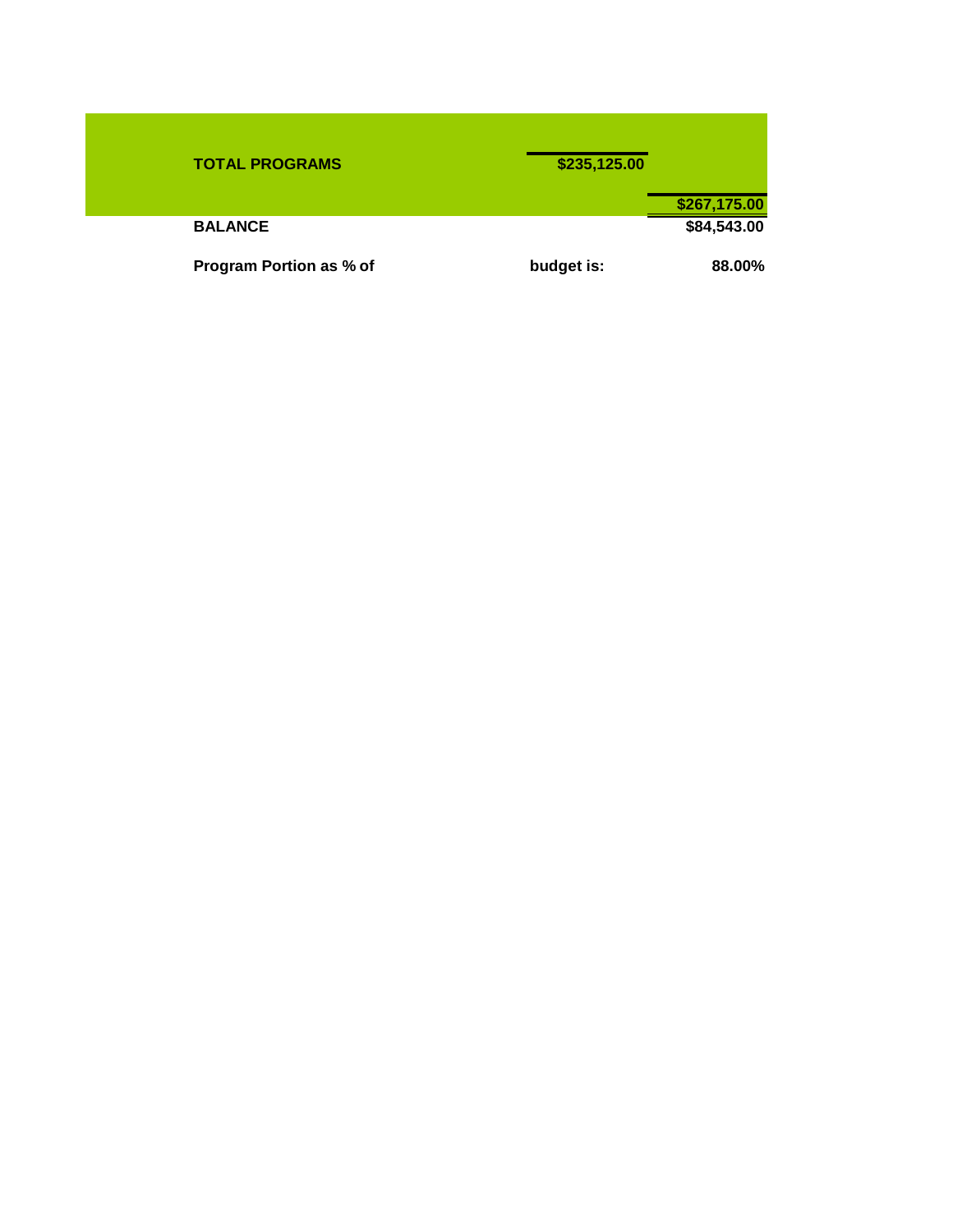## **NOTES**

confirmed PROJECTED confirmed PROJECTED

## **\$166,320.00**

PROJECTED PROJECTED PROJECTED PROJECTED Based on 300members

## **\$68,200.00**

Annual financial report bank fees insurance fees, participants insurance

Board travel (AGM / other) Finances, admin support

developmental programs salary , per diems, travel competition support HP developmental programs developmental programs developmental programs developmental programs venue rent travel, hotel, per diems food, supplies, fees anticipated for world cup